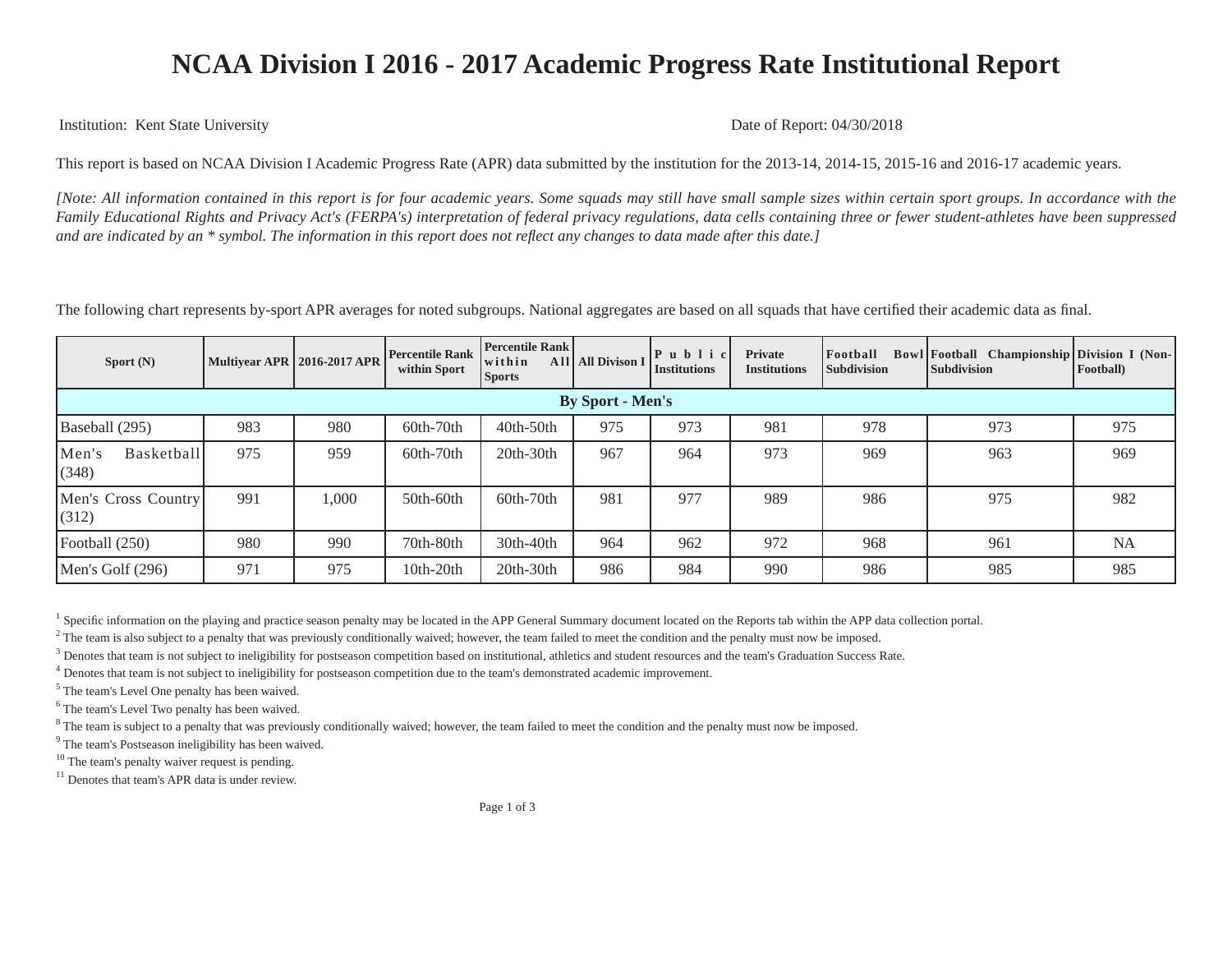## **NCAA Division I 2016 - 2017 Academic Progress Rate Institutional Report**

Institution: Kent State University Date of Report: 04/30/2018

| Sport $(N)$                       |       | Multiyear APR   2016-2017 APR | <b>Percentile Rank</b><br>within Sport | <b>Percentile Rank</b><br>within<br><b>Sports</b> | All All Divison I | $P$ u $b$ l i c<br><b>Institutions</b> | Private<br><b>Institutions</b> | Football<br><b>Subdivision</b> | Bowl Football Championship Division I (Non-<br><b>Subdivision</b> | Football) |  |
|-----------------------------------|-------|-------------------------------|----------------------------------------|---------------------------------------------------|-------------------|----------------------------------------|--------------------------------|--------------------------------|-------------------------------------------------------------------|-----------|--|
| Men's Track (282)                 | 952   | 967                           | $10th-20th$                            | $1st-10th$                                        | 973               | 968                                    | 984                            | 976                            | 968                                                               | 977       |  |
| Men's Wrestling (74)              | 967   | 912                           | 30th-40th                              | $10th-20th$                                       | 975               | 973                                    | 979                            | 977                            | 974                                                               | 976       |  |
| <b>By Sport - Women's</b>         |       |                               |                                        |                                                   |                   |                                        |                                |                                |                                                                   |           |  |
| Women's Basketball<br>(346)       | 995   | 982                           | 80th-90th                              | 70th-80th                                         | 982               | 980                                    | 987                            | 984                            | 980                                                               | 983       |  |
| Cross<br>Women's<br>Country (345) | 1,000 | 1,000                         | 90th-100th                             | 80th-90th                                         | 989               | 988                                    | 992                            | 992                            | 985                                                               | 990       |  |
| Field Hockey (79)                 | 975   | 979                           | 10th-20th                              | $20th-30th$                                       | 990               | 988                                    | 992                            | 989                            | 992                                                               | 987       |  |
| Women's Golf (265)                | 1,000 | 1,000                         | 90th-100th                             | 80th-90th                                         | 990               | 990                                    | 992                            | 993                            | 988                                                               | 989       |  |
| Women's Gymnastics<br>(61)        | 1,000 | 1,000                         | 90th-100th                             | 80th-90th                                         | 993               | 993                                    | 994                            | 993                            | 995                                                               | 998       |  |
| Softball (291)                    | 1,000 | 1,000                         | 90th-100th                             | 80th-90th                                         | 985               | 983                                    | 991                            | 987                            | 984                                                               | 986       |  |
| Women's<br>Soccer<br>(332)        | 997   | 1,000                         | 80th-90th                              | 80th-90th                                         | 988               | 986                                    | 992                            | 989                            | 985                                                               | 988       |  |
| Women's Track (334)               | 995   | 1,000                         | 80th-90th                              | 70th-80th                                         | 983               | 980                                    | 989                            | 986                            | 978                                                               | 986       |  |

<sup>1</sup> Specific information on the playing and practice season penalty may be located in the APP General Summary document located on the Reports tab within the APP data collection portal.

 $^2$  The team is also subject to a penalty that was previously conditionally waived; however, the team failed to meet the condition and the penalty must now be imposed.

<sup>3</sup> Denotes that team is not subject to ineligibility for postseason competition based on institutional, athletics and student resources and the team's Graduation Success Rate.

<sup>4</sup> Denotes that team is not subject to ineligibility for postseason competition due to the team's demonstrated academic improvement.

<sup>5</sup> The team's Level One penalty has been waived.

<sup>6</sup> The team's Level Two penalty has been waived.

<sup>8</sup> The team is subject to a penalty that was previously conditionally waived; however, the team failed to meet the condition and the penalty must now be imposed.

<sup>9</sup> The team's Postseason ineligibility has been waived.

<sup>10</sup> The team's penalty waiver request is pending.

<sup>11</sup> Denotes that team's APR data is under review.